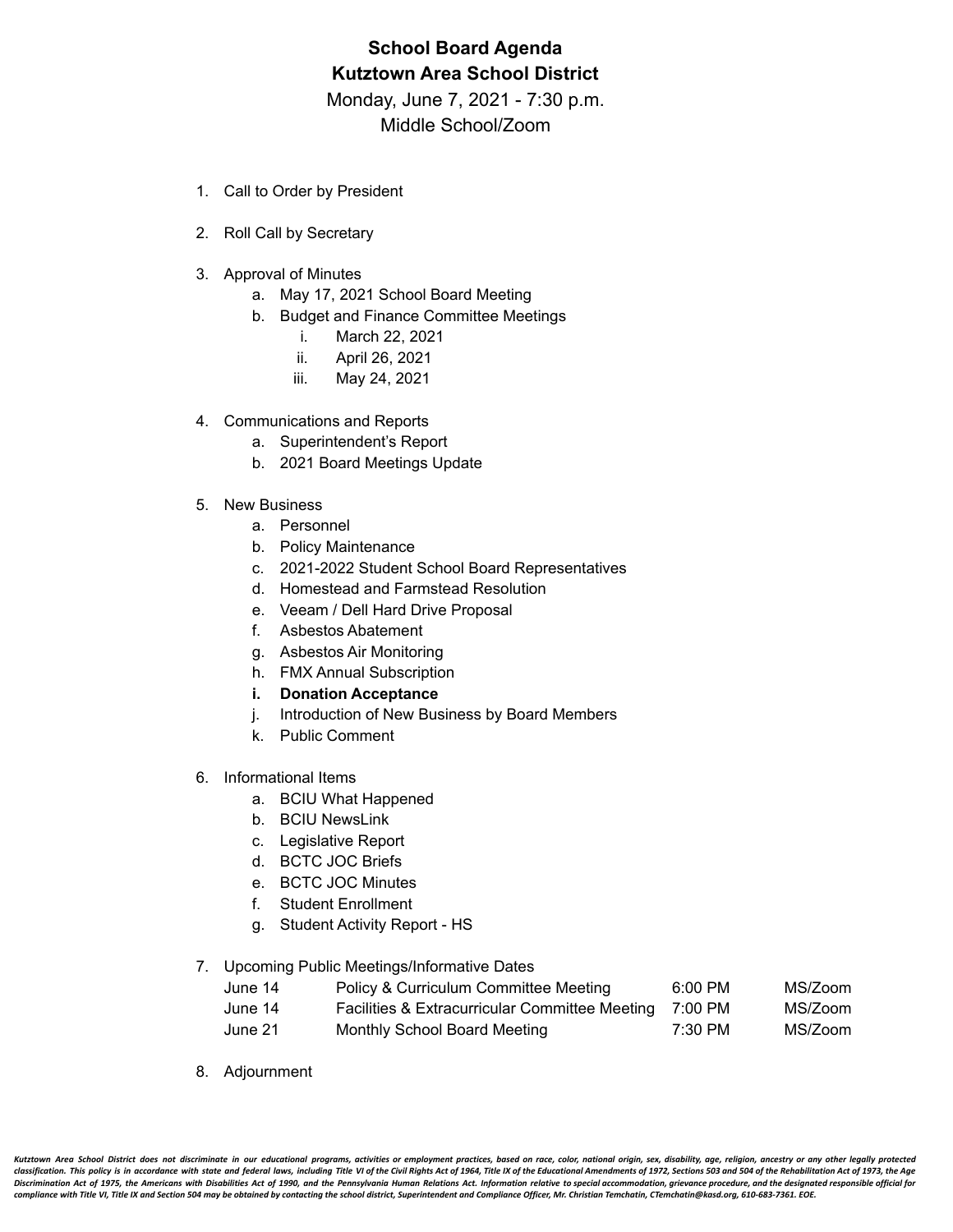#### **ITEM 5 NEW BUSINESS**

#### **A. PERSONNEL**

It is the recommendation of the administration that the Board of School Directors approve the following personnel Items:

- 1. The approval of Lauren Frey as Elementary Teacher effective August 10, 2021, at a salary of \$53,535.00 per Bachelor's Degree, Step 3, of the KATA/KASD collective bargaining agreement.
- 2. The approval of Lauren Frey as a per diem teacher, effective June 8, 2021, as needed to participate in professional development, at the curriculum rate of \$27.00 per hour.
- 3. The approval of Benjamin Hoffman as K-12 Encore Department Leader effective August 10, 2021, at a salary of \$2,000.
- 4. The approval of Angela Bucci-Herb as a Reading Specialist at Kutztown Elementary School effective August 10, 2021, at a salary of \$66,577 per Master's Degree, Step 3, of the KATA/KASD collective bargaining agreement.
- 5. The approval of Angela Bucci-Herb as a per diem teacher, effective June , 2021, as needed to participate in professional development, at the curriculum rate of \$27.00 per hour.
- 6. The approval of the following students for summer Technology Department help for Summer 2021 at a rate of \$11.00 per hour:
- Carson Sheetz Lennon Neiman Brian Sexton 7. The approval of the following student workers for the 2021 Summer Work Program at a rate of \$7.25 per hour: Winston Lang **Evan DeVall**
- 8. The approval of Michelle M. Yearick as an Eshelman driver effective May 27, 2021.
- 9. The acceptance of the resignation of Tristan Cox from the 2021 Summer Work Program effective May 26, 2021.
- 10. The approval of Beckham Sibiski as Summer School teacher (MS) for the 2021 program at the rate of \$27.00 per hour.
- 11. The approval of employee #1770 to take a Family Medical Leave (FMLA) commencing approximately August 27, 2021 and returning on approximately September 14, 2021.
- 12. The approval of Logan Wengert for 2021 summer maintenance help at a rate of \$11.00 per hour, effective June 1, 2021.
- 13. The approval of Brianna Stauffer for 2021 summer custodial help at a rate of \$11.00 per hour, effective June 1, 2021.
- **14. The approval of the coaches, advisors, and stipends for the 2021-2022 school year per the attached.**
- **15. The approval of the following Eshelman drivers/aides effective June 22, 2021:**

## **Dennis J Manmiller (Vehicle Aide)**

**MarcyJo Searle (Driver) Mary L. Kirk (Driver)**

16. It is the recommendation of the administration that the Board of School Directors approve the staffing for the 2021 summer programs:

## **Extended School Year (ESY)**

| <b>Marbeth Sterner</b> | Speech and Language Pathologist |
|------------------------|---------------------------------|
| <b>Kelly Moyer</b>     | Paraprofessional Substitute     |
| Janice Love            | Paraprofessional Substitute     |

*Payment shall be contingent on sport occurring in light of COVID-19 Pandemic. In the event of a partial season, the coaching stipend shall be prorated accordingly.*

## *Personnel is Approved Pending Receipt of All Mandated Credentials*

- **B. POLICY MAINTENANCE** It is the recommendation of the Policy and Curriculum Committee that the Board of School Directors approve the following:
	- i. First reading Policy 113.2-Behavioral Support.
	- ii. Continued suspension of Policy 832- Educational Equity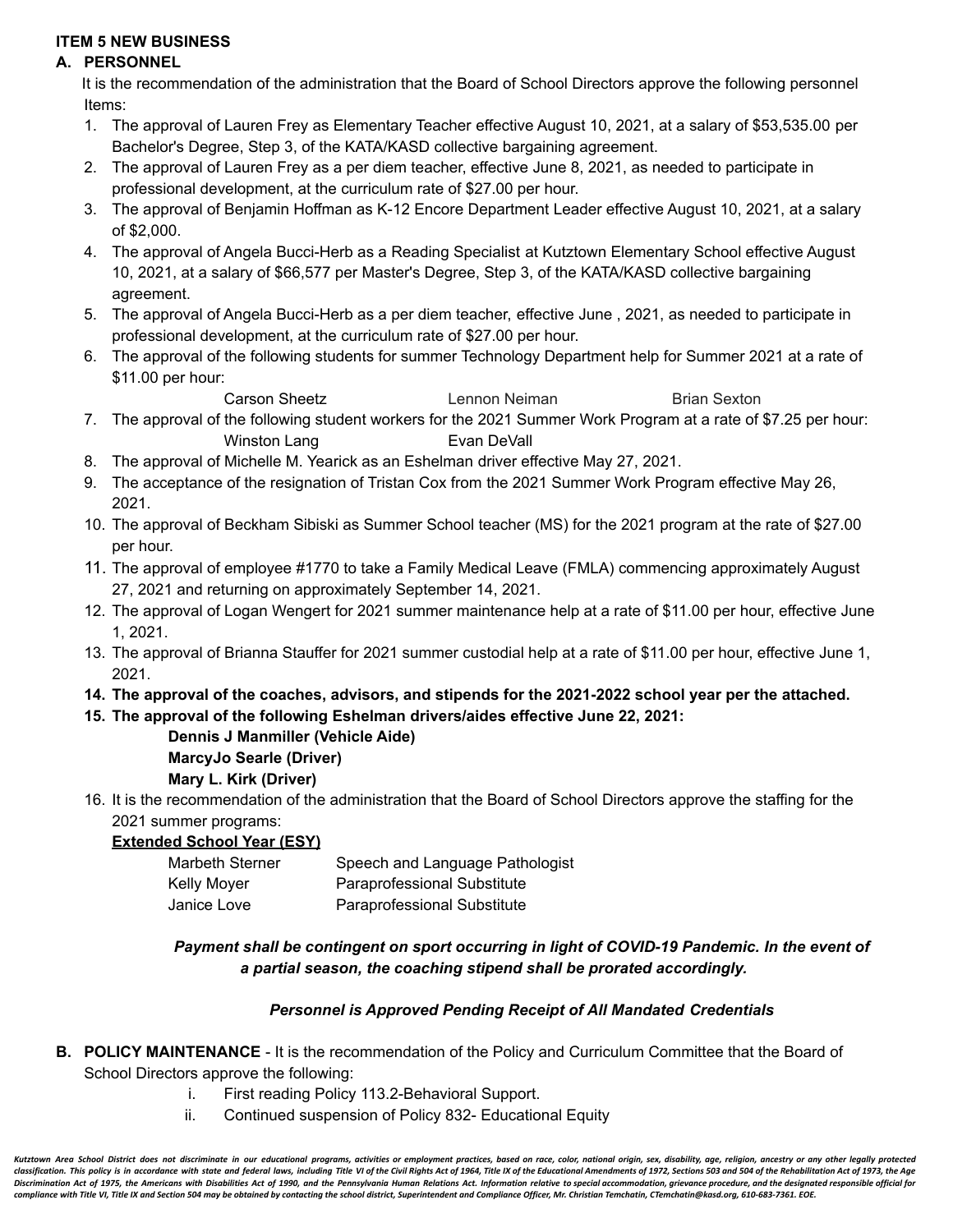- **C. 2021-2022 STUDENT SCHOOL BOARD REPRESENTATIVES -** It is the recommendation of the administration that the Board of School Directors approve Cooper Dunn as the Student Representative to the Kutztown Area Board of School Directors for the 2021-2022 school year and Abigail Wood as the Student Representative Alternate.
- **D. HOMESTEAD AND FARMSTEAD RESOLUTION -** It is the recommendation of the Administration that the Board of School Directors approve the 2021-22 Homestead and Farmstead Resolution, per the attached.
- **E**. **VEEAM / DELL HARD DRIVE BACK-UP SYSTEM** It is the recommendation of the Administration that the Board of School Directors approve the back-up system for data storage via the Veeam & Dell Hard Drive system, at a cost of 5,793.84, per the attached.
- **F. ASBESTOS ABATEMENT-** It is the recommendation of the Administration that the Board of School Directors approve the agreement with McClure Company to complete the asbestos abatements at Kutztown Area High School at a cost of \$75,495 per the attached
- **G. ASBESTOS AIR MONITORING-** It is the recommendation of the Administration that the Board of School Directors approve the agreement with Element Environmental to complete the asbestos air monitoring at Kutztown Area High School at an estimated cost of \$7,300 per the attached
- **H. FMX ANNUAL SUBSCRIPTION AND TRAINING-I**t is the recommendation of the Administration that the Board of School Directors approve the agreement with FMX for facility management software at a cost of \$7,253.44 per the attached
- **I. DONATION ACCEPTANCE - It is the recommendation of the administration that the Board of School Directors accept a donation, with gratitude, of a trumpet from Jenn O'Neil with an approximate value of \$300.**
- **J. INTRODUCTION OF NEW BUSINESS BY BOARD MEMBERS**
- **K. PUBLIC COMMENT**

SCHOOL BOARD MEMBERS Karl Nolte, President Michael Hess Charles Shurr

Randy T. Burch, Vice President **Caecilia M. Holt** Caecilia M. Holt Christian T. Temchatin, Superintendent (non-voting) Michelle R. Batz **Eric Johnson** Eric Johnson David J. Miller, Treasurer (non-member) Alan J. Darion Dennis S. Ritter Rikki L. DeVough, Secretary (non-member)

Kutztown Area School District does not discriminate in our educational programs, activities or employment practices, based on race, color, national origin, sex, disability, age, religion, ancestry or any other legally prot classification. This policy is in accordance with state and federal laws, including Title VI of the Civil Rights Act of 1964, Title IX of the Educational Amendments of 1972, Sections 503 and 504 of the Rehabilitation Act o Discrimination Act of 1975, the Americans with Disabilities Act of 1990, and the Pennsylvania Human Relations Act. Information relative to special accommodation, grievance procedure, and the designated responsible official compliance with Title VI, Title IX and Section 504 may be obtained by contacting the school district, Superintendent and Compliance Officer, Mr. Christian Temchatin, CTemchatin@kasd.org, 610-683-7361. EOE.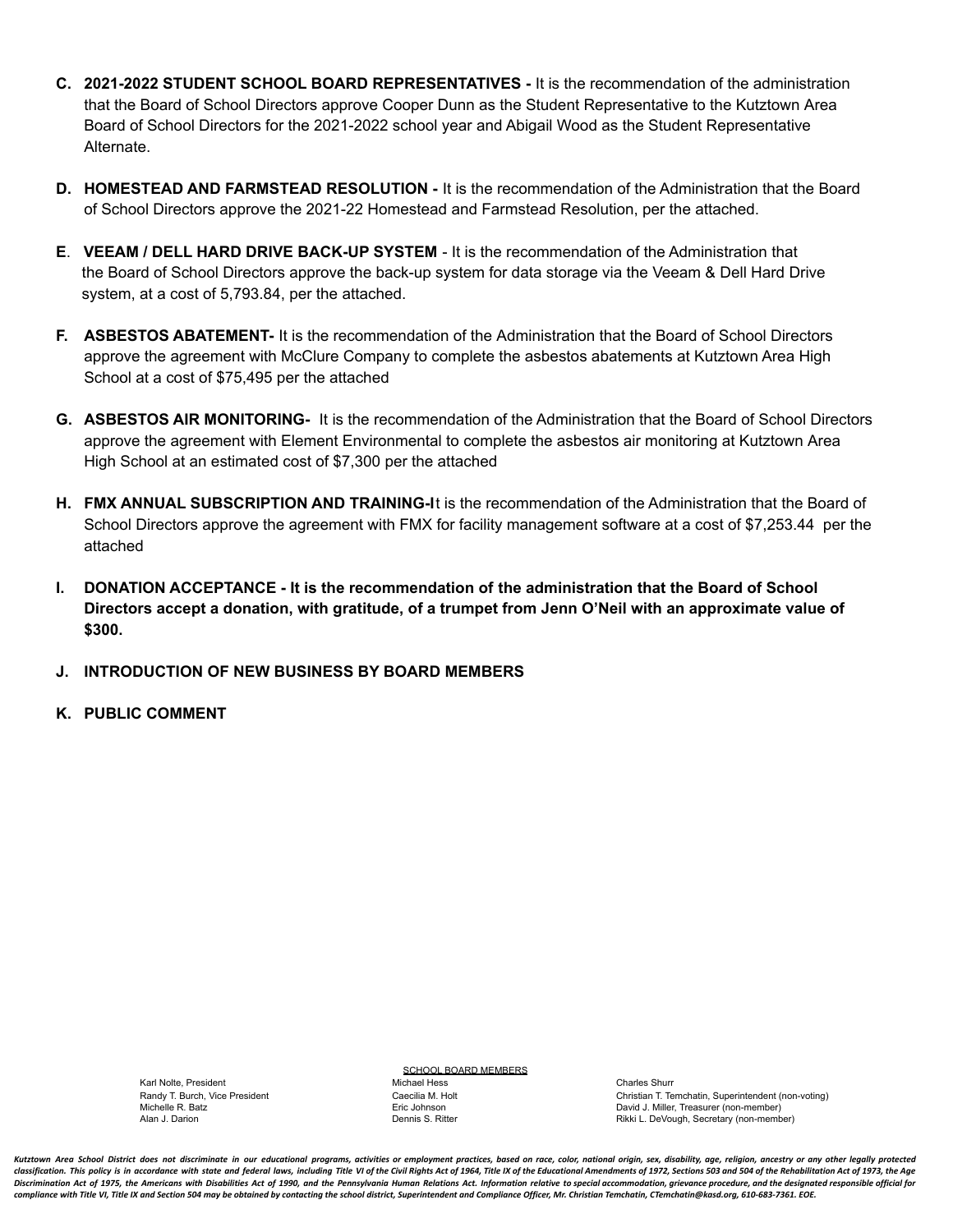| <b>Position</b>                            | 2021-2022 EMPLOYEE           | 2021-2022 SALARY |
|--------------------------------------------|------------------------------|------------------|
| <b>Band Director</b>                       | <b>Dustin Shirk</b>          | \$6,000.00       |
| <b>Vocal Group Director</b>                | <b>Cecliy Ryan</b>           | \$2,800.00       |
| <b>Middle School Band Director</b>         | <b>Dustin Shirk</b>          | \$1,400.00       |
| <b>Middle School Band Director</b>         | <b>Katherine Mohler</b>      | \$350.00         |
| <b>Middle School Vocal Group Dir</b>       | <b>Shannon Sunday</b>        | \$1,050.00       |
| <b>Elementary Vocal</b>                    | Julianne Maggio              | \$700.00         |
| <b>Elementary Band</b>                     | <b>Katherine Mohler</b>      | \$700.00         |
| Sophomore - 2024                           | <b>Michenelle Groller</b>    | \$575.00         |
| Sophomore - 2024                           | <b>Suzane Mixa</b>           | \$575.00         |
| <b>Junior - 2023</b>                       | <b>Angie DiCello</b>         | \$1,350.00       |
| <b>Senior - 2022</b>                       | <b>Ben Hoffman</b>           | \$775.00         |
| <b>Senior - 2022</b>                       | <b>Carol Schulley</b>        | \$775.00         |
| <b>MS Science Olympiad</b>                 | <b>Bernard Boyle</b>         | \$1,400.00       |
| <b>MS Science Olympiad (Volunteer)</b>     | <b>David Drummer</b>         | <b>VOLUNTEER</b> |
| <b>MS Student Council Advisor</b>          | <b>Jeffrey Huffert</b>       | \$1,050.00       |
| <b>MS Yearbook Advisor</b>                 | <b>Eugene Sweeney</b>        | \$1,050.00       |
| <b>Academic Challenge Coach</b>            | <b>Sallie Sandler</b>        | \$1,400.00       |
| <b>Debate Team</b>                         | <b>Lisa Saby</b>             | \$1,400.00       |
| <b>FFA</b>                                 | <b>Victoria Brown</b>        | \$1,400.00       |
| <b>HS National Honor Society</b>           | <b>Sallie Sandler</b>        | \$700.00         |
| <b>HS National Honor Society</b>           | <b>Amy Howard</b>            | \$700.00         |
| <b>HS Science Olympiad</b>                 | <b>David Drummer</b>         | \$1,400.00       |
| <b>PA Math League</b>                      | <b>Sallie Sandler</b>        | \$350.00         |
| <b>Leo Club</b>                            | <b>Joseph Chambers</b>       | \$350.00         |
| <b>Future Cities</b>                       | <b>Aaron Ashman</b>          | \$1,400.00       |
| <b>HS Art Club</b>                         | <b>Benjamin Hoffman</b>      | <b>VOLUNTEER</b> |
| <b>National Art Honor Society</b>          | <b>Benjamin Hoffman</b>      | <b>VOLUNTEER</b> |
| <b>Elementary Science Fair Coordinator</b> | Pamela Ashman                | \$700.00         |
| Middle School Science Fair Coordinator     | <b>Aaron Ashman</b>          | \$700.00         |
| <b>Director</b>                            | <b>Andrea Hart</b>           | \$2,572.00       |
| <b>Vocal (Music) Director</b>              | <b>Cecily Ryan</b>           | \$1,869.00       |
| <b>Orchestra Director</b>                  | <b>Dustin Shirk</b>          | \$1,082.00       |
| Choreographer                              | <b>Megan Dietrich</b>        | \$719.00         |
| <b>Asst Band Director</b>                  | <b>Richard Koenig</b>        | \$1,500.00       |
| <b>Band Front Coordinator</b>              | <b>Linda Andre Renninger</b> | \$1,050.00       |
| <b>Drum Line Instructor</b>                | <b>Dan Mark</b>              | \$1,500.00       |
| <b>Outdoor Twirling Advisor</b>            | <b>Rebecca Prevoznik</b>     | \$1,050.00       |
| <b>Middle School</b>                       | <b>Eugene Sweeney</b>        | \$1,279.00       |
| <b>Advisor</b>                             | <b>Aaron Ashman</b>          | \$1,000.00       |
| <b>MS/HS Advisor</b>                       | <b>Joseph Chambers</b>       | \$1,000.00       |
| MS, Spelling Bee                           | <b>Aaron Ashman</b>          | <b>VOLUNTEER</b> |
| MS, What's So Cool About Manufacturing     | <b>Aaron Ashman</b>          | <b>VOLUNTEER</b> |
| MS, the Oratorical contest                 | <b>Aaron Ashman</b>          | <b>VOLUNTEER</b> |
| <b>Ag/Horticulture Club</b>                | Victoria Brown (Herr)        | <b>VOLUNTEER</b> |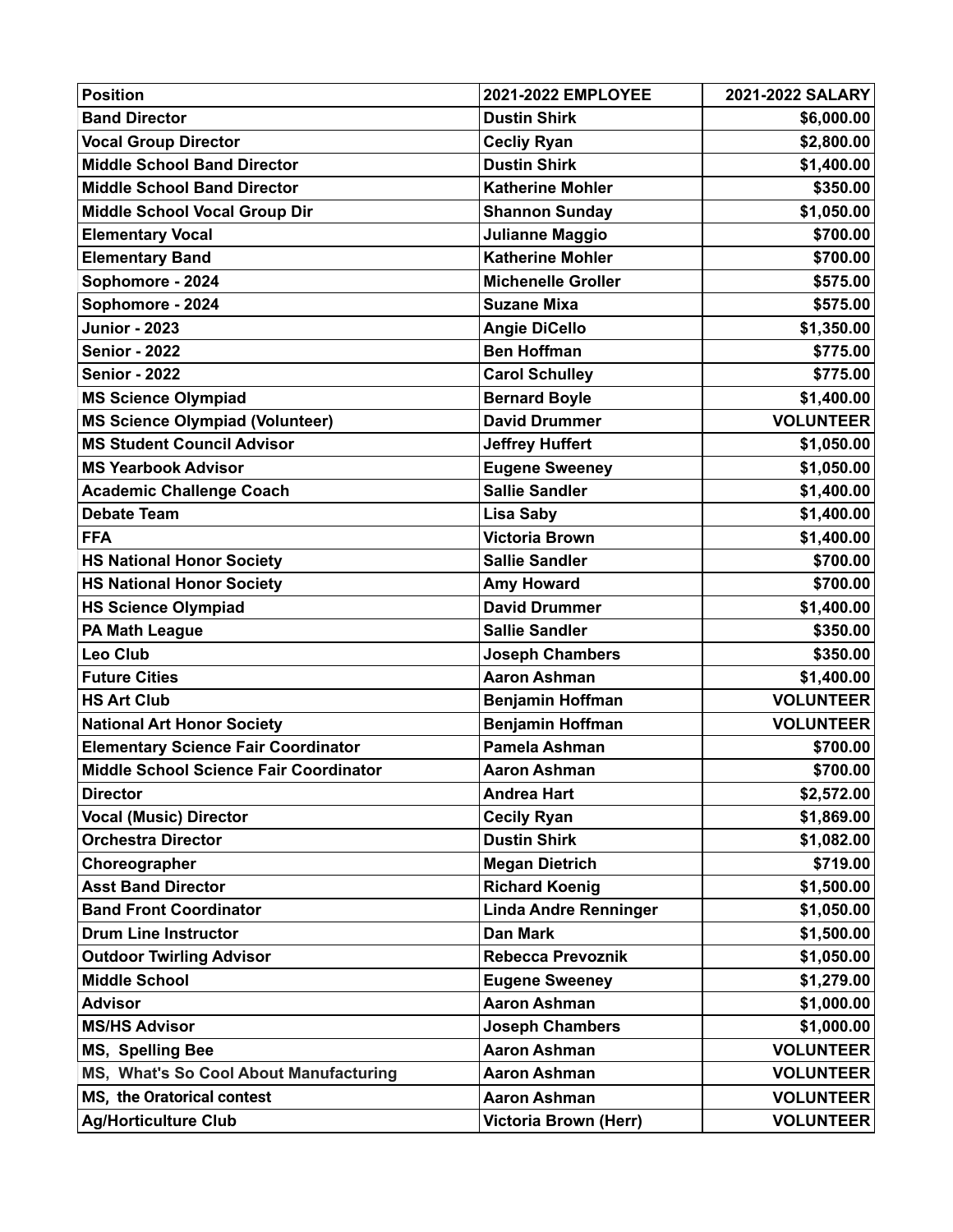| <b>Position</b>                                      | 2021-2022 EMPLOYEE           | 2021-2022 SALARY |
|------------------------------------------------------|------------------------------|------------------|
| <b>Book Club</b>                                     | <b>Brenda Boyer</b>          | <b>VOLUNTEER</b> |
| <b>Poetry Club</b>                                   | <b>Joseph Chambers</b>       | <b>VOLUNTEER</b> |
| <b>Cougar Media /Film</b>                            | <b>Joseph Chambers</b>       | <b>VOLUNTEER</b> |
| <b>No Place for Hate</b>                             | <b>Joseph Chambers</b>       | <b>VOLUNTEER</b> |
| <b>SADD (Students Against Destructive Decisions)</b> | <b>Joseph Chambers</b>       | <b>VOLUNTEER</b> |
| <b>Cougar Chronicle (High School)</b>                | <b>Joseph Chambers</b>       | <b>VOLUNTEER</b> |
| <b>Tri- M National Honor Society</b>                 | <b>Cecily Ryan</b>           | <b>VOLUNTEER</b> |
| <b>Reading Olympics</b>                              | <b>Brenda Boyer</b>          | <b>VOLUNTEER</b> |
| <b>HS Drama Club</b>                                 | <b>Joseph Chambers</b>       | <b>VOLUNTEER</b> |
| <b>HS Memorial Garden</b>                            | <b>Victoria Brown</b>        | <b>VOLUNTEER</b> |
| <b>Special Olympics Inclusive Youth Leadership</b>   | <b>Erin Tenney</b>           | <b>VOLUNTEER</b> |
| <b>Baseball</b>                                      | <b>Timothy Mertz</b>         | \$5,600.00       |
| <b>Basketball - Boys</b>                             | <b>Craig Mogel</b>           | \$7,000.00       |
| <b>Basketball - Girls</b>                            | <b>Jon Escueta</b>           | \$6,100.00       |
| <b>Cheerleader (Fall)</b>                            | <b>Linda Andre Renninger</b> | \$1,820.00       |
| <b>Cheerleader (Winter)</b>                          | <b>Linda Andre Renninger</b> | \$1,820.00       |
| <b>Cross Country</b>                                 | T. Kelley Neyhart            | \$4,600.00       |
| <b>Dance Team</b>                                    | <b>Jennifer Traylor</b>      | \$880.00         |
| <b>Field Hockey</b>                                  | <b>Jennifer Kunkel</b>       | \$4,760.00       |
| <b>Football</b>                                      | <b>Larry Chester</b>         | \$6,860.00       |
| Golf                                                 | <b>Michael Hoare</b>         | \$3,060.00       |
| <b>Rifle</b>                                         | <b>Michelle Fister</b>       | \$4,600.00       |
| <b>Soccer - Girls</b>                                | <b>Daniel Stemko</b>         | \$5,040.00       |
| <b>Softball</b>                                      | <b>Kevin Conrad</b>          | \$5,540.00       |
| <b>Tennis - Boys</b>                                 | <b>Louann Reppert</b>        | \$4,300.00       |
| <b>Tennis - Girls</b>                                | <b>Louann Reppert</b>        | \$4,300.00       |
| <b>Track - BOYS/GIRLS</b>                            | T. Kelley Neyhart            | \$6,100.00       |
| Wrestling                                            | <b>Daniel Aruscavage</b>     | \$6,940.00       |
| <b>Unified Bocce (Special Olympics)</b>              | <b>Danielle Berger</b>       | \$1,000.00       |
| <b>Fall Season</b>                                   | <b>Larry Chester</b>         | \$600.00         |
| <b>Winter Season</b>                                 | <b>Larry Chester</b>         | \$600.00         |
| <b>Spring Season</b>                                 | <b>Larry Chester</b>         | \$600.00         |
| <b>Summer Season</b>                                 | <b>Larry Chester</b>         | \$600.00         |
| <b>Basketball - Boys (HS JV Coach)</b>               | Kevin Virgo Jr.              | \$3,340.00       |
| <b>Basketball - Boys (HS Assistant Coach)</b>        | <b>Kevin Virgo III</b>       | \$3,300.00       |
| <b>Basketball - Boys (KU Intern)</b>                 | <b>Gabe Motter</b>           | <b>VOLUNTEER</b> |
| <b>Cheerleader - Middle School Head Coach (Fall)</b> | <b>Melanie Chester</b>       | \$1,120.00       |
| Cheerleader - Middle School Head Coach (Winter)      | <b>Melanie Chester</b>       | \$1,120.00       |
| <b>Fall Cross Country (MS Head Coach)</b>            | <b>Shelby Brett</b>          | \$2,400.00       |
| <b>Fall Cross Country (Volunteer)</b>                | <b>Michael Hill</b>          | <b>VOLUNTEER</b> |
| <b>Fall Cross Country (Volunteer)</b>                | <b>Kay Schwalm</b>           | <b>VOLUNTEER</b> |
| <b>Fall HS/MS Cross Country (Volunteer)</b>          | <b>Anson Weidner</b>         | <b>VOLUNTEER</b> |
| Fall HS/MS Cross Country (Volunteer)                 | <b>Aaron Ashman</b>          | <b>VOLUNTEER</b> |
| <b>Fall HS/MS Cross Country (Volunteer)</b>          | <b>Celine Neyhart</b>        | <b>VOLUNTEER</b> |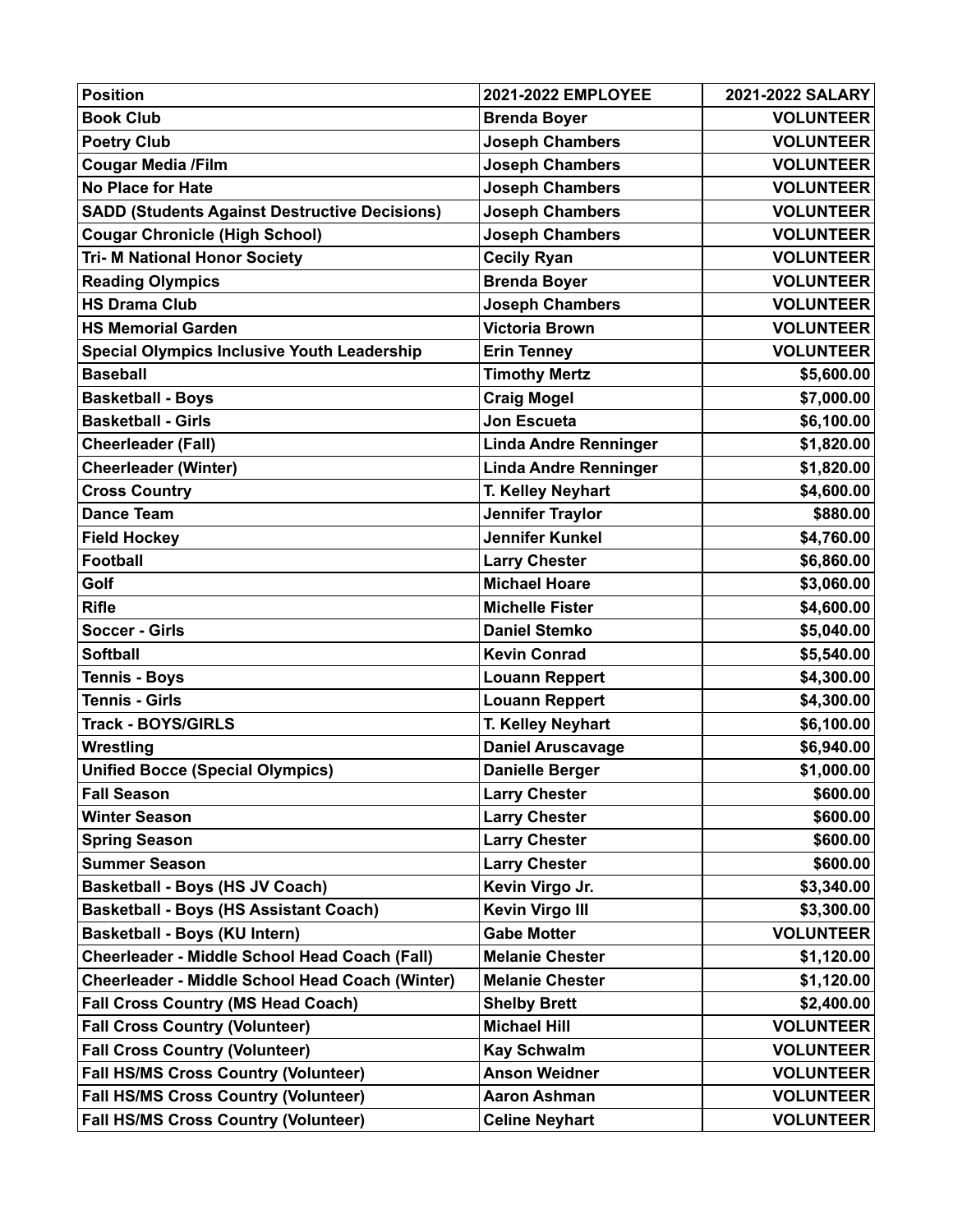| <b>Position</b>                                           | 2021-2022 EMPLOYEE              | 2021-2022 SALARY |
|-----------------------------------------------------------|---------------------------------|------------------|
| <b>Fall HS/MS Cross Country (Volunteer)</b>               | <b>Matthew Brett</b>            | <b>VOLUNTEER</b> |
| Dance Team (Volunteer)                                    | <b>Samantha Wiik</b>            | <b>VOLUNTEER</b> |
| <b>Field Hockey (HS Assistant)</b>                        | <b>Amanda Minnich</b>           | \$2,480.00       |
| <b>Field Hockey (Volunteer)</b>                           | <b>Sue Kunkel</b>               | <b>VOLUNTEER</b> |
| <b>Field Hockey (Volunteer)</b>                           | <b>Katie Moyer</b>              | <b>VOLUNTEER</b> |
| <b>Field Hockey (Volunteer)</b>                           | <b>Rebekah Brossman</b>         | <b>VOLUNTEER</b> |
| <b>Field Hockey (Volunteer)</b>                           | <b>Karlie Turner</b>            | <b>VOLUNTEER</b> |
| <b>Field Hockey (Volunteer)</b>                           | <b>Jillian Yeakel</b>           | <b>VOLUNTEER</b> |
| <b>Field Hockey (Volunteer)</b>                           | <b>Olivyah Vanek</b>            | <b>VOLUNTEER</b> |
| <b>Football (Assistant HS)</b>                            | <b>Joseph Stoess</b>            | \$2,460.00       |
| <b>Football (Assistant HS)</b>                            | <b>Maurice Cuadrado-Chester</b> | \$2,420.00       |
| <b>Football (Assistant HS)</b>                            | <b>Matthew Lawhorne</b>         | \$2,420.00       |
| <b>Football (Assistant HS)</b>                            | <b>Michael Aboulhouda</b>       | \$2,420.00       |
| <b>Football (MS Co-Head Coach)</b>                        | <b>Cameron Willis</b>           | \$2,320.00       |
| <b>Football (MS Co-Head Coach)</b>                        | <b>Carlton Thomas</b>           | \$2,320.00       |
| <b>Golf (Assistant HS)</b>                                | <b>Bernard Boyle</b>            | \$2,020.00       |
| All Year Rifle (Volunteer)                                | <b>Melissa Nolte</b>            | <b>VOLUNTEER</b> |
| All Year Rifle (Volunteer)                                | <b>Scott Buskaritz</b>          | <b>VOLUNTEER</b> |
| Soccer - Boys (HS V Assistant)                            | <b>Isaac Mengel</b>             | \$2,640.00       |
| Soccer - Girls (HS V Assistant)                           | Angela Corrado                  | \$2,640.00       |
| Soccer - Girls (MS Head Coach)                            | <b>Donald Bucci</b>             | \$2,520.00       |
| Soccer - Girls (MS Assistant Coach)                       | <b>Alexis Swavely</b>           | \$2,300.00       |
| Soccer - Girls (HS JV Coach)                              | <b>McKenna Yob</b>              | \$2,620.00       |
| <b>Fall Tennis - Girls (Volunteer)</b>                    | <b>Dale Reppert</b>             | <b>VOLUNTEER</b> |
| <b>Fall Tennis - Girls (Volunteer)</b>                    | <b>Tom Wendling</b>             | <b>VOLUNTEER</b> |
| <b>Fall Tennis - Girls (Volunteer)</b>                    | Virginia Grim                   | <b>VOLUNTEER</b> |
| <b>Fall Tennis - Girls (Volunteer)</b>                    | <b>Lucetta T. Muth</b>          | <b>VOLUNTEER</b> |
| <b>Fall Tennis - Girls (Volunteer)</b>                    | <b>Tia Muller</b>               | <b>VOLUNTEER</b> |
| <b>Fall Tennis - Girls (Volunteer)</b>                    | <b>Archie L. Follweiler</b>     | <b>VOLUNTEER</b> |
| <b>Fall Tennis - Girls (Volunteer)</b>                    | <b>Melissa Keller</b>           | <b>VOLUNTEER</b> |
| <b>Fall Tennis - Girls (Volunteer)</b>                    | <b>Laura Sherrod</b>            | <b>VOLUNTEER</b> |
| <b>Fall Tennis - Girls (Volunteer)</b>                    | <b>Sandra Wessner</b>           | <b>VOLUNTEER</b> |
| <b>Spring Tennis - Boys (Volunteer)</b>                   | <b>Dale Reppert</b>             | <b>VOLUNTEER</b> |
| <b>Spring Tennis - Boys (Volunteer)</b>                   | Lucetta T. Muth                 | <b>VOLUNTEER</b> |
| <b>Spring Tennis - Boys (Asst. Coach)</b>                 | Melissa G. Keller               | \$2,240.00       |
| <b>Spring Tennis - Boys (Volunteer)</b>                   | <b>Sandy Wessner</b>            | <b>VOLUNTEER</b> |
| <b>Spring Tennis - Boys (Volunteer)</b>                   | <b>Archie L. Follweiler</b>     | <b>VOLUNTEER</b> |
| <b>Spring Tennis - Boys (Volunteer)</b>                   | Virginia Grim                   | <b>VOLUNTEER</b> |
| <b>Spring Tennis - Boys (Volunteer)</b>                   | <b>Thomas Wendling</b>          | <b>VOLUNTEER</b> |
| <b>Spring Tennis - Boys (Volunteer)</b>                   | <b>Tia Muller</b>               | <b>VOLUNTEER</b> |
| <b>Spring Tennis - Boys (Volunteer)</b>                   | <b>Laura Sherrod</b>            | <b>VOLUNTEER</b> |
| <b>HS/MS Winter Volunteer Head Track &amp; Field Club</b> | T. Kelley Neyhart               | <b>VOLUNTEER</b> |
| HS/MS Winter Volunteer Asst Track & Field Club            | <b>Shelby Brett</b>             | <b>VOLUNTEER</b> |
| <b>HS/MS Winter Volunteer Asst Track &amp; Field Club</b> | <b>Kay Schwalm</b>              | <b>VOLUNTEER</b> |